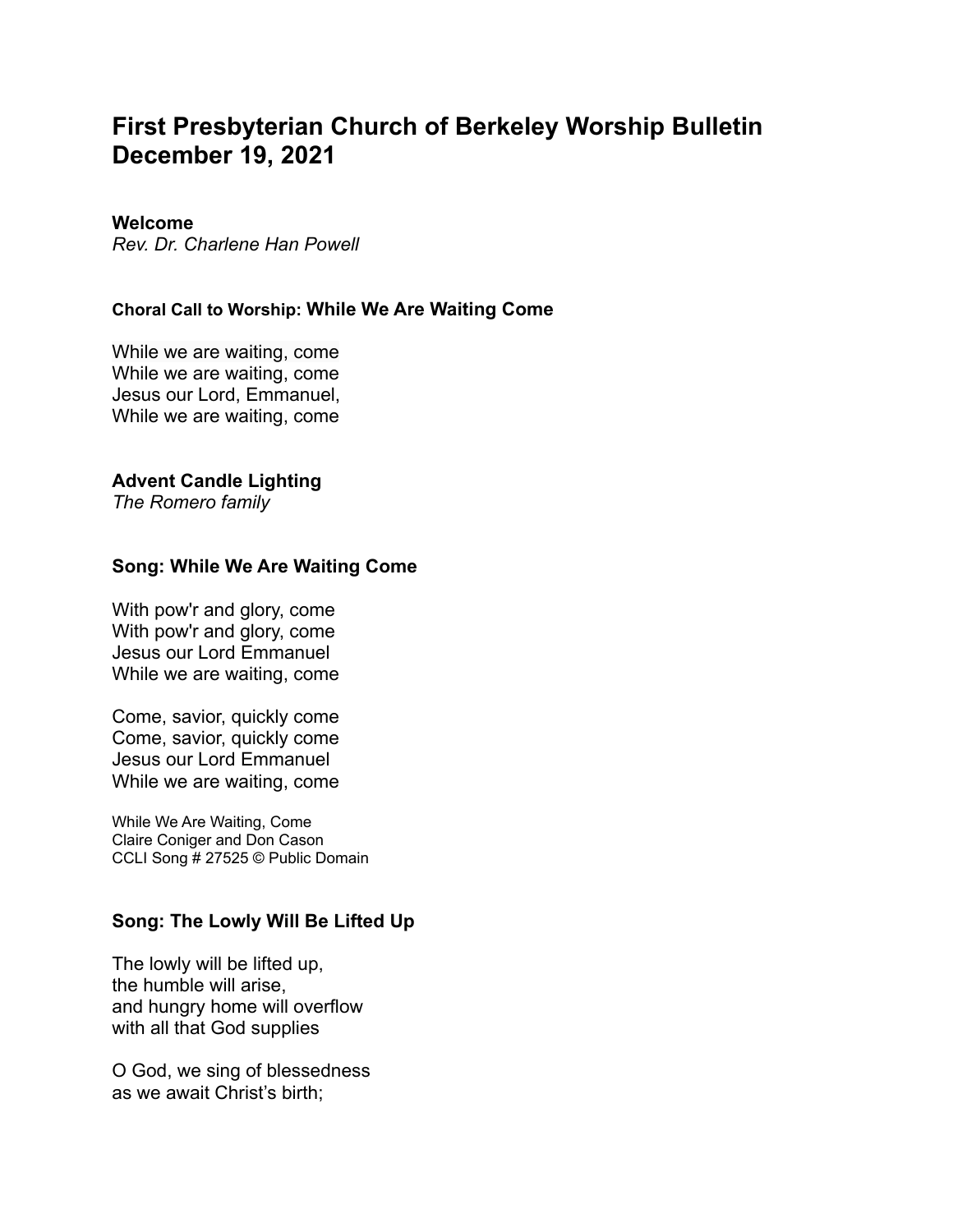may we who know abundant love reach out to love your earth

As Mary sang her thanks and praise, we sing of living bread May we reach out to share Christ's life till all the world is fed

It's living bread we gladly share, and bread for bodies, too Remind us when we feed the poor, we're giving food to you

God you uphold the cause of those who hunger, long oppressed May we your church seek justice here, And share your blessedness

In many ways, you bless your world with good and wondrous things And so with Mary, we proclaim, with joy my spirit sings Amen

The Lowly Will be Lifted Up Tune: ST. ANNE, © 2015 Caroly Winfrey Gillette

#### **Prayer of Confession**

*Rev. Michelle Vecchio-Lyzenga*

Advent God, we confess we are not the people you hope us to be.

Though we have heard Mary's song, we seek security in pride, power, and possessions. All too often we look down upon your favored ones. We pass by those considered lowly. We turn away from the hungry who still wait to be filled. Forgive us, we pray. Help us to work for the justice you intend. Make us messengers of the peace you bring. As we wait for you, turn our apathy into acts of love and service. In the name of Jesus Christ, Emmanuel, we pray.

#### **Assurance of Pardon**

One: Friends, believe the good news. **All: In Jesus Christ we are forgiven and are being made whole. Amen.**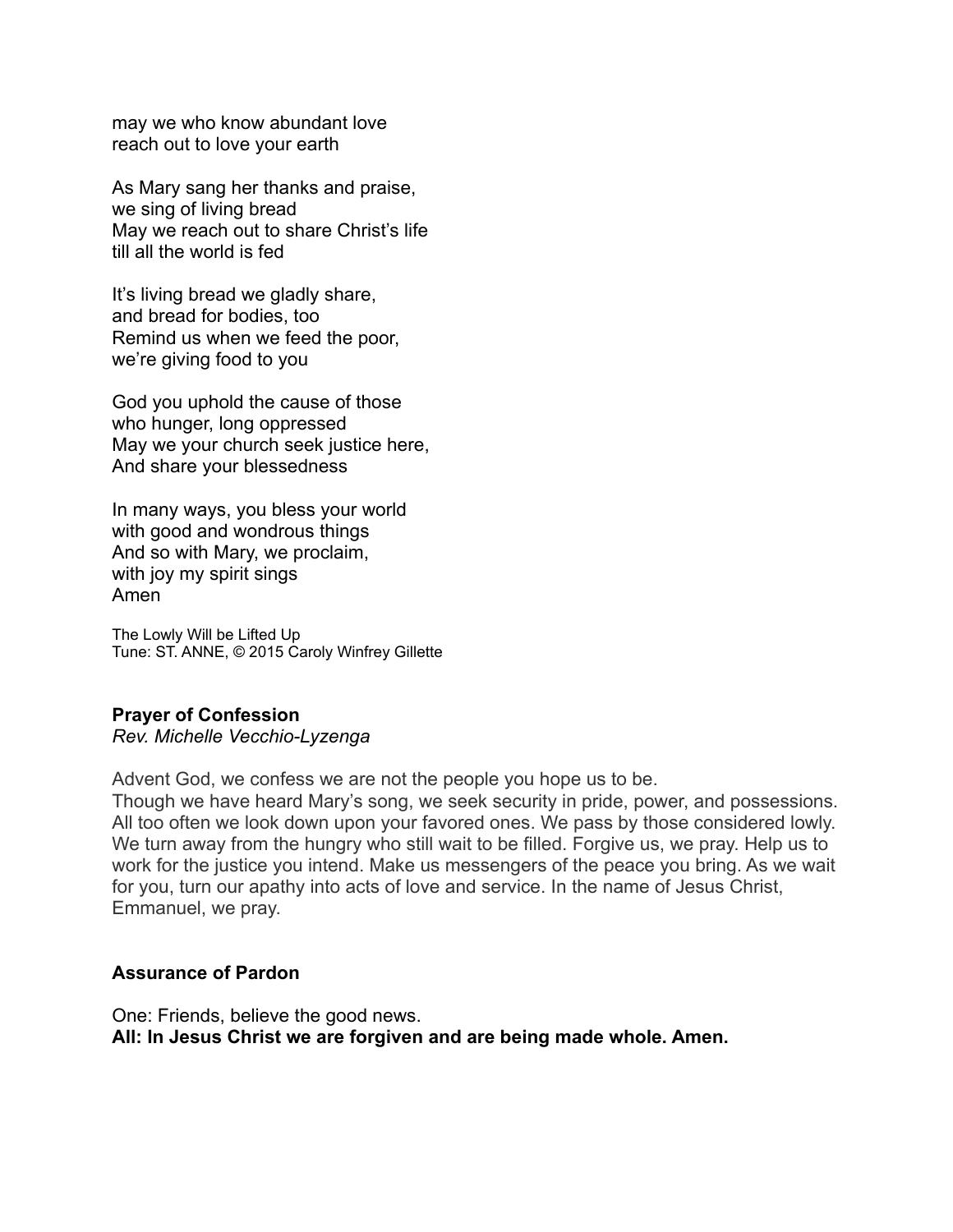## **Passing of the Peace**

One: The peace of Christ be with you. **All: And also with you.**

#### **Scripture: Luke 1:46-55**

And Mary said,

"My soul magnifies the Lord, and my spirit rejoices in God my Savior, for he has looked with favor on the lowliness of his servant. Surely, from now on all generations will call me blessed; for the Mighty One has done great things for me, and holy is his name. His mercy is for those who fear him from generation to generation. He has shown strength with his arm; he has scattered the proud in the thoughts of their hearts. He has brought down the powerful from their thrones, and lifted up the lowly; he has filled the hungry with good things, and sent the rich away empty. He has helped his servant Israel, in remembrance of his mercy, according to the promise he made to our ancestors, to Abraham and to his descendants forever."

One: The Word of the Lord.

**All: Thanks be to God.**

**Sermon: A Home for All** *Rev. Mark Stryker*

## **The Lord's Prayer**

*Rev. Tom Elson*

Our Father, who art in heaven, hallowed be thy name. Thy kingdom come. Thy will be done, on earth as it is in heaven. Give us this day our daily bread. And forgive us our debts, as we forgive our debtors.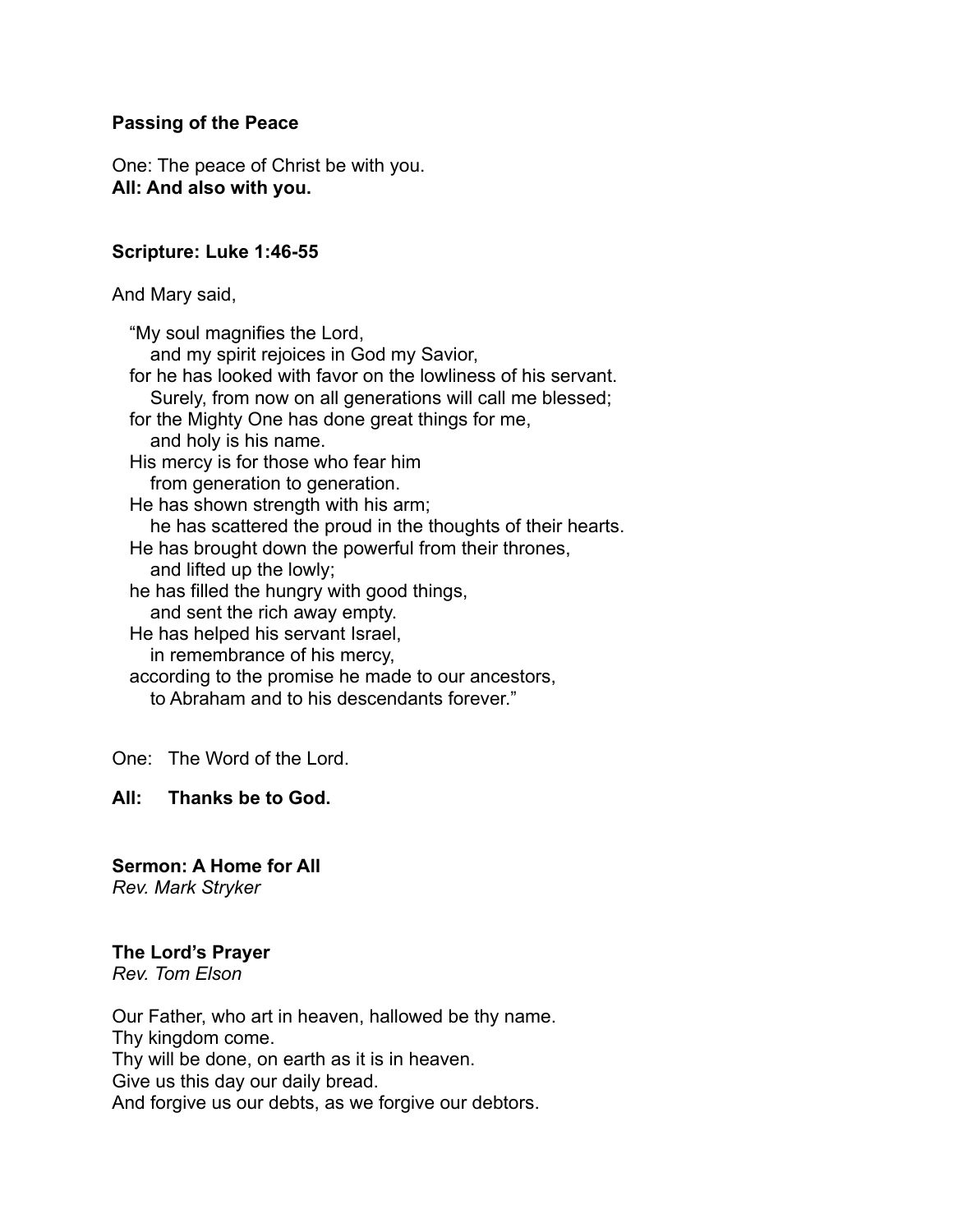And lead us not into temptation, but deliver us from evil. For thine is the kingdom, and the power, and the glory, forever. Amen.

## **Call to Give**

*Jason Draut*

## **Song: This Is Our God**

A refuge for the poor, a shelter from the storm This is our God He will wipe away your tears, and return your wasted years This is our God So call upon his name, he is mighty to save This is our God

A father to the orphan, a healer to the broken This is our God He brings peace to our madness and comfort in our sadness This is our God So call upon his name, he is mighty to save This is our God

> This is the one we have waited for, this is the one we have waited for, this is the one we have waited for Jesus, Lord and Savior This is our God

A fountain for the thirsty, a lover for the lonely This is our God He brings glory to the humble and crowns for the faithful This is our God So call upon his name, he is mighty to save This is our God

> This is the one we have waited for, this is the one we have waited for, this is the one we have waited for Jesus, Lord and Savior

You are the one we have waited for, you are the one we have waited for, you are the one we have waited for Jesus, Lord and Savior This is our God

This Is Our God Chris Tomlin, Jesse Reeves; CCLI Song # 3330810 © 2001 sixsteps Music